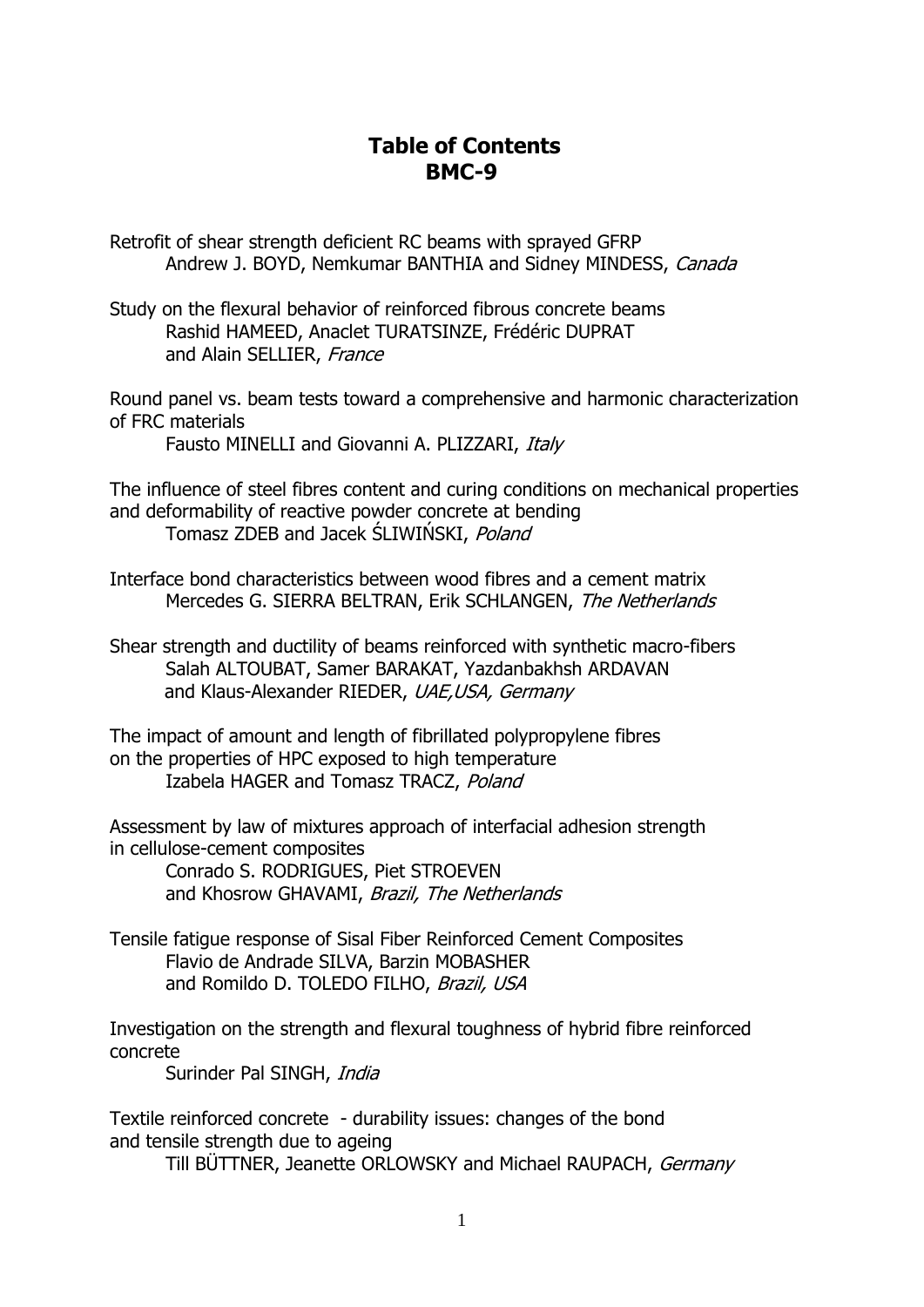Impact study of textile reinforced cementitious materials: test method and preliminary results

> Johan Van ACKEREN, J. BLOM, D. KAKOGIANNIS, J. WASTIELS, D. Van HEMELRIJCK, S. PALANIVELU, W. Van PAEPEGEM, J. DEGRIECK and J. VANTOMME, Belgium

The ductile behavior of HPFRCC in compression Alessandro P. FANTILLI, Hirozo MIHASHI, Paolo VALLINI and Bernardino CHIAIA, Italy, Japan

Investigation of random distribution of fibres in cement composites Tomasz PONIKIEWSKI, Poland

Permeability of SFRCC based on fine aggregate after pre-load cycles Jacek KATZER, Poland

Statistical optimization of low slump ternary concrete mixtures with ground granulated blast furnace slag (GGBS) and high calcium fly ash for pavement applications

Adam RUDY, Jan OLEK, Tommy NANTUNG and Richard M. NEWELL, USA

Durability performance of Roller Compacted Concrete using fly ash Jong-Pil WON, Chang-Il JANG, Joon-Mo KIM and Wan-Young KIM Republic of Korea

Structure and properties of NaOH activated cement free binder (CFB) concretes Deepak RAVIKUMAR, Sulapha PEETHAMPARAN and Narayanan NEITHALATH, USA

Model of concrete carbonation as limitable process – experimental investigations of fluidal ash concrete

Lech CZARNECKI and Piotr WOYCIECHOWSKI, Poland

Modification of mineral binding matrixes carbon nanostructures Grigory I. YAKOVLEV, Grigory N. PERVUSHIN, Jadviga. KERIENE, Hans-Bertram FISCHER and Bernd MÖSER B., Russia, Lithuania, Germany

Mechanical-acoustic and structural study of degradation processes in corundum ceramics and aluminous porcelain Przemysław RANACHOWSKI, Zbigniew RANACHOWSKI and Feliks REJMUND, Poland

Descriptive microstructure and fracture surface observations of fired volcanic ash C. LEONELLI, E. KAMSEU, U.C. MELO, A. CORRADI, and G.C. PELLACANI, Italy, Cameroon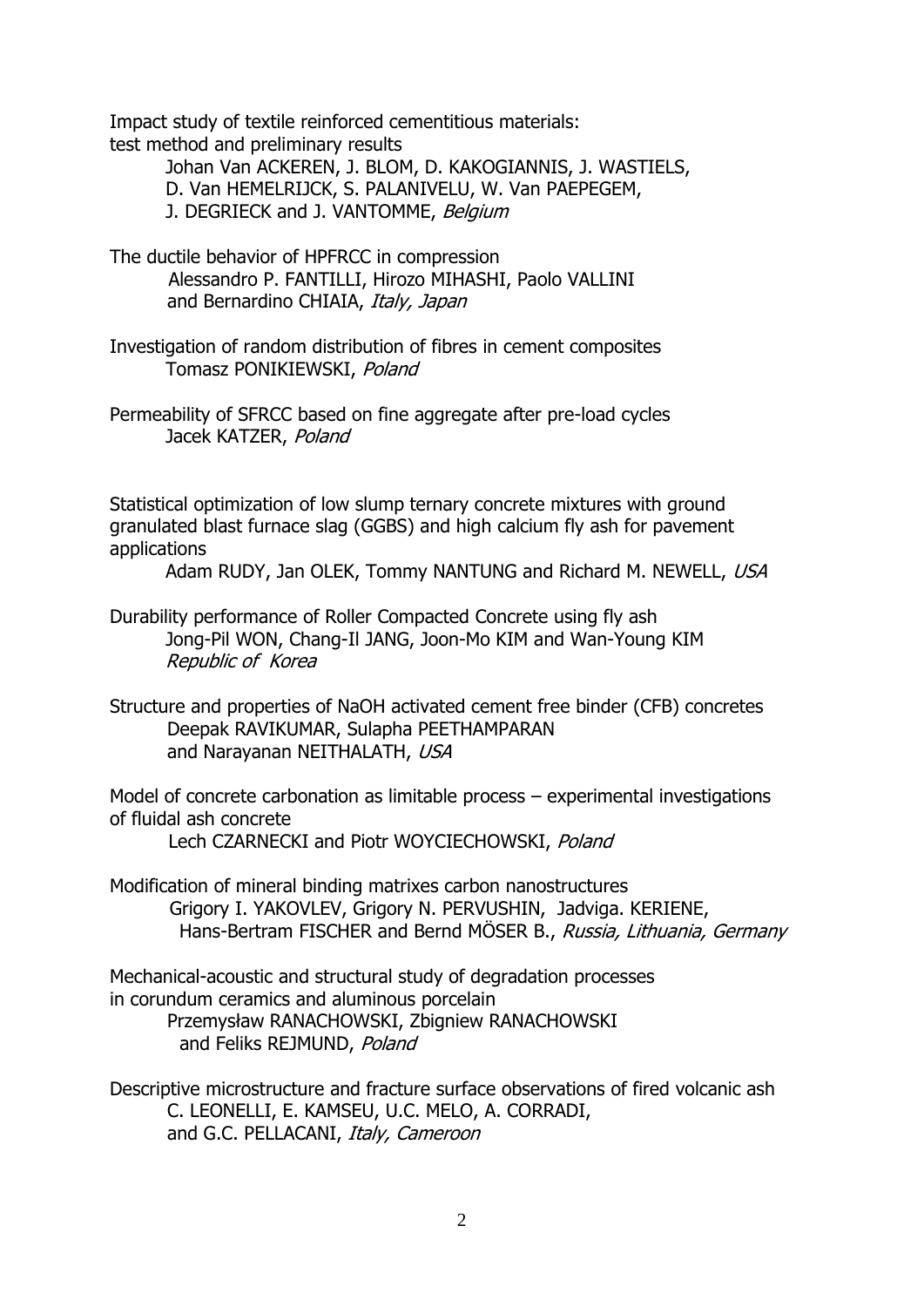Dehydration, dehydroxylation, densification and deformation during sintering of geopolymers based on the K2O-Al2O3-SiO2 system

E. KAMSEU, A. RIZZUTI, C. LEONELLI and D. PERERA, Italy, Australia

Multicriterial optimization of autoclaved aerated concrete properties and expenditure of energy resources

Tatiana V. LYASHENKO, Vitaly A. VOZNESENSKY and Varvara P. GAVRILIUK, Ukraine

Application of machine learning for prediction of concrete resistance to migration of chlorides

Maria MARKS, Daria JÓŻWIAK-NIEDŹWIEDZKA and MICHAŁ A. GLINICKI, Poland

Carbon spheres as possible micro-reinforcement of cement-based composites Jan M. SKOWROŃSKI and Agnieszka ŚLOSARCZYK, Poland

Properties of fiber reinforced cement composites with cenospheres from coal ash Waldemar PICHÓR, Poland

How to get reliable 3D information on concrete porosity? Piet STROEVEN, The Netherlands

Analysis of the influence of the type, amount and way of introduction of anti-foaming admixture (AFA) on the properties of self-compacting concrete mix Beata ŁAŹNIEWSKA-PIEKARCZYK, Poland

Predicting the elastic moduli of enhanced porosity (pervious) concretes using reconstructed 3D material structures Milani S. SUMANASOORIYA, Omkar DEO, and Narayanan NEITHALATH, USA

Enhanced durability of concrete by superabsorbent polymers Hans W. REINHARDT and Alexander ASSMANN, Germany

Volumetric stability of concrete using recycled concrete aggregates Yogini DESHPANDE, Jacob E. HILLER and Cory J. SHORKEY, USA

Damage assessment in sections for durability purposes: two arguments not to opt for automation

Piet STROEVEN, Huan HE, Martijn STROEVEN, The Netherlands

The effects of laser cleaning process on geometrical microstructure of cementitious composites

Agnieszka KLEMM, Poologanathan SANJEEVAN, Piotr KLEMM, UK, Poland

Assessing the repeatability of the restrained ring test Aleksandra RADLINSKA and Jason WEISS, USA